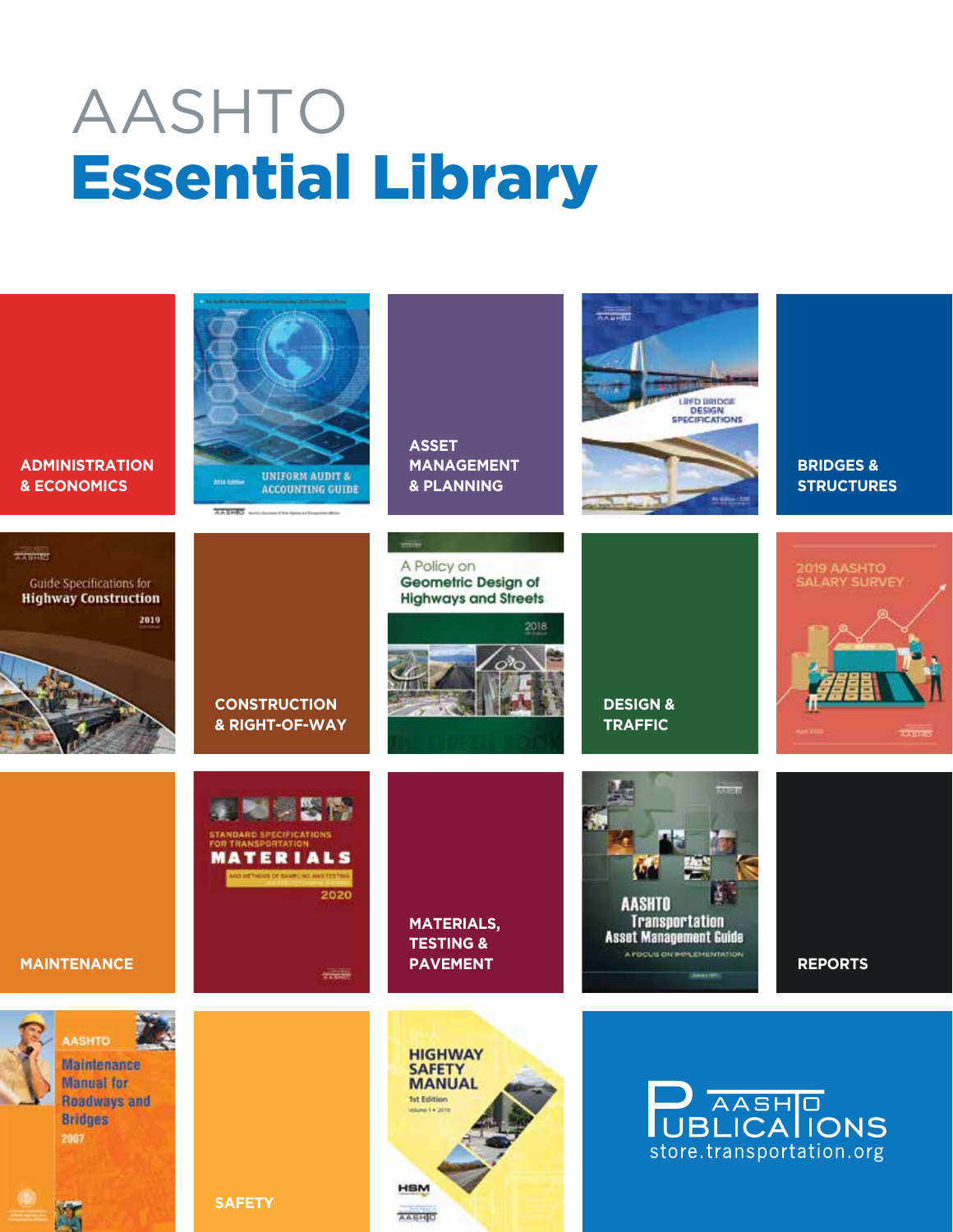## AASHTO **Essential Library**

AASHTO publishes numerous technical standards and guidelines through the work of the association's technical committees, whose members are comprised of representatives from the state departments of transportation-the nation's transportation experts. AASHTO standards and guidelines are utilized by transportation agencies across the nation and worldwide.

This AASHTO "Essential Library" includes those AASHTO publications considered to be the preeminent and most foundational technical standards, guidelines, and transportation-related reports related to the design, construction, operation, maintenance, and administration of highways, streets, bridges, and related transportation structures and facilities.

## **CONTENTS**

The AASHTO Essential Library currently consists of sixteen (16) AASHTO publications, divided into the following publication categories:

| <b>MATERIALS, TESTING &amp; PAVEMENT PAGE 5</b> |  |
|-------------------------------------------------|--|
|                                                 |  |
|                                                 |  |
| <b>CONSTRUCTION &amp; RIGHT-OF-WAY  PAGE 6</b>  |  |
| <b>ASSET MANAGEMENT &amp; PLANNING PAGE 7</b>   |  |
| <b>ADMINISTRATION &amp; ECONOMICS  PAGE 7</b>   |  |
|                                                 |  |

## **Join the AASHTO Publications Mailing List!**

Want to stay up to date with AASHTO Publications news? Join the AASHTO Publications Mailing List!

As a subscriber, you'll receive our-

- ► Weekly email briefs with the latest AASHTO publications news;
- Monthly newsletter, the AASHTO Publications Update;
- ▶ Bi-monthly AASHTO Publications Catalog;
- Notifications about new publication releases; and
- Periodic alerts about special discounts and promotions!



To join the AASHTO **Publications Mailing List,** visit the AASHTO Store online at store.transportation.org, and click "MAILING LIST SUBSCRIBE/UNSUBSCRIBE" in the footer of any page.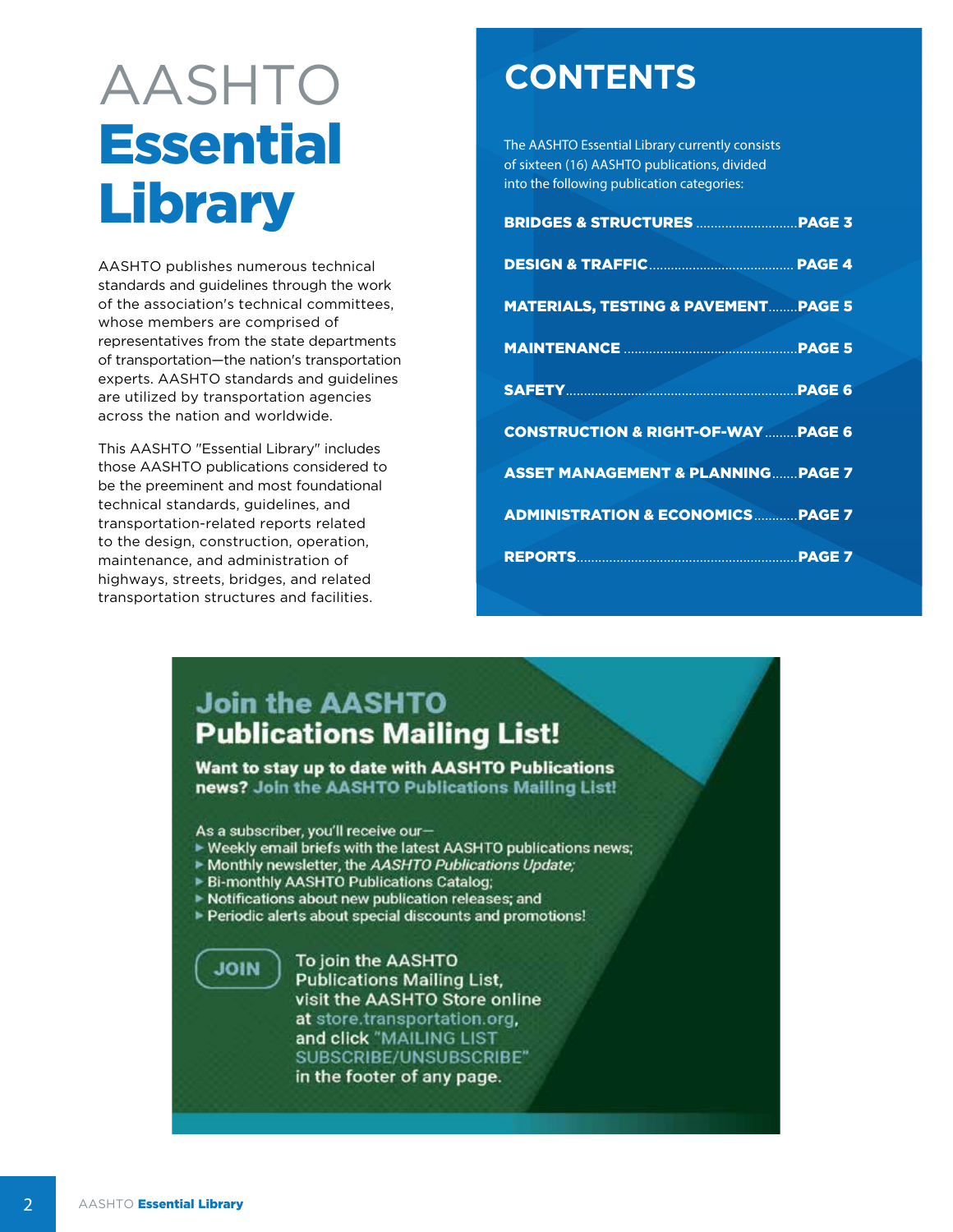## **BRIDGES & STRUCTURES**

### **[AASHTO LRFD BRIDGE DESIGN SPECIFICATIONS, 9TH EDITION](https://store.transportation.org/Item/CollectionDetail?ID=202)**

Code: LRFDBDS-9

The AASHTO LRFD Bridge Design Specifications are intended for use in the design, evaluation, and rehabilitation of bridges. The specifications employ the Load and Resistance Factor Design (LRFD) methodology, using factors developed from current statistical knowledge of loads and structural performance. This new 9th edition includes revisions to almost all sections of the specifications. It supersedes the 8th Edition, published in 2017. **2020. 1,920 pp.**

**PDF DOWNLOAD** Code: LRFDBDS-9-UL | List Price: \$520 | Member Price: \$385 **LOOSELEAF** Code: LRFDBDS-9 | List Price: \$650 | Member Price: \$481 **LOOSELEAF & PDF COMBO** Code: LRFDBDS-9-PUL List Price: \$910 | Member Price: \$674 **5-USER PDF DOWNLOAD** Code: LRFDBDS-9-IP5 | List Price: \$2,207 | Member Price: \$1,635 **10-USER PDF DOWNLOAD** Code: LRFDBDS-9-IP10 | List Price: \$4,127 | Member Price: \$3,057 **25-USER PDF DOWNLOAD** Code: LRFDBDS-9-IP25 | List Price: \$9,112 | Member Price: \$6,750

## **[STANDARD SPECIFICATIONS FOR HIGHWAY BRIDGES, 17TH EDITION](https://store.transportation.org/Item/CollectionDetail?ID=15)**

Item Code: HB-17

These standards are designed for the maintenance and rehabilitation of older, existing bridges and related structures, constructed prior to the adoption of the Load and Resistance Factor Design (LRFD) standards. **2002. 1,028 pp.**

**PDF DOWNLOAD** Code: HB-17-UL | List Price: \$304 | Member Price: \$225 **LOOSELEAF** Code: HB-17 | List Price: \$380 | Member Price: \$281 **LOOSELEAF & PDF COMBO** Code: HB-17-PUL List Price: \$532 | Member Price: \$394

## **[AASHTO LRFD BRIDGE CONSTRUCTION SPECIFICATIONS, 4TH EDITION,](https://store.transportation.org/Item/CollectionDetail?ID=151) WITH 2020 INTERIM REVISIONS**

Item Code: LRFDCONS-4

These specifications are intended for use in the construction of bridges. They employ the Load and Resistance Factor Design (LRFD) methodology and are designed to be used in conjunction with the *AASHTO LRFD Bridge Design Specifications*. This 2017 4<sup>th</sup> edition supersedes the 2010 3rd edition and subsequent interim revisions. **2017. 564 pp.**

**PDF DOWNLOAD** Code: LRFDCONS-4-UL | List Price: \$423 | Member Price: \$313 **LOOSELEAF** Code: LRFDCONS-4 | List Price: \$528 | Member Price: \$391 **LOOSELEAF & PDF COMBO** Code: LRFDCONS-4-PUL | List Price: \$739 | Member Price: \$548 **5-USER PDF DOWNLOAD** Code: LRFDCONS-4-IP5 | List Price: \$1,796 | Member Price: \$1,331 **10-USER PDF DOWNLOAD** Code: LRFDCONS-4-IP10 | List Price: \$3,169 | Member Price: \$2,348

### **[MANUAL FOR BRIDGE EVALUATION, 3RD EDITION, WITH 2020 INTERIM](https://store.transportation.org/Item/CollectionDetail?ID=179) REVISIONS**

Item Code: MBE-3

This manual has been developed to assist bridge owners by establishing inspection procedures and evaluation practices that meet the National Bridge Inspection Standards (NBIS). The manual is divided into eight sections, each representing a distinct phase of an overall bridge inspection and evaluation program. This 2018 3rd edition supersedes the 2011 2<sup>nd</sup> edition and subsequent interim revisions. **2018. 688 pp.**

**PDF DOWNLOAD** Code: MBE-3-UL | List Price: \$421 | Member Price: \$312 **LOOSELEAF** Code: MBE-3 | List Price: \$527 | Member Price: \$390 **LOOSELEAF & PDF COMBO** Code: MBE-3-PUL | List Price: \$737 | Member Price: \$526







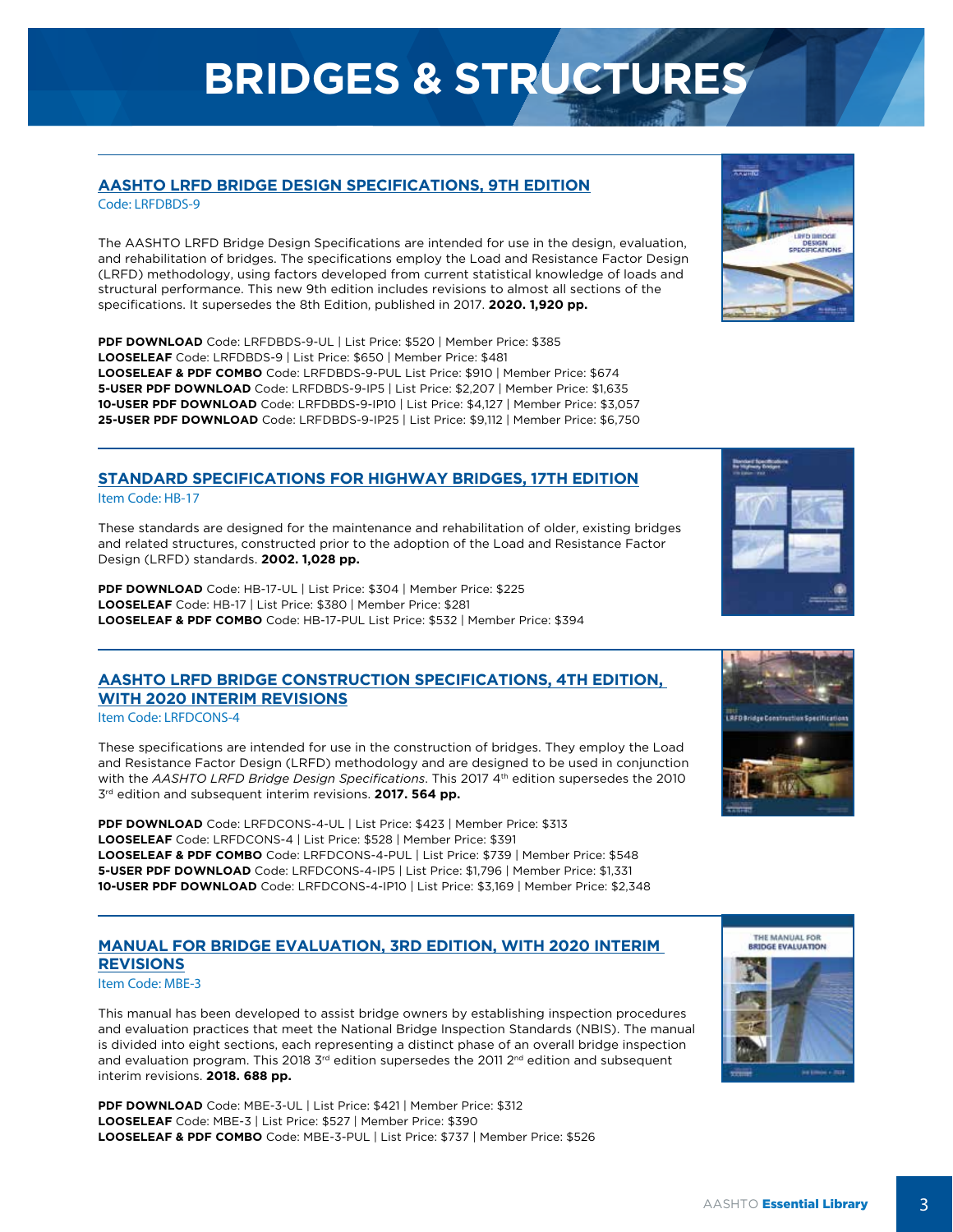## **DESIGN & TRAFFIC**





### **[POLICY ON GEOMETRIC DESIGN OF HIGHWAYS AND STREETS, 7TH EDITION](https://store.transportation.org/Item/CollectionDetail?ID=180)  (THE "GREEN BOOK")**

Item Code: GDHS-7

The AASHTO "Green Book" contains the current design research and practices for highway and street geometric design. It provides guidance to engineers and designers who strive to make unique design solutions that meet the needs of highway and street users on a project-by-project basis. It describes how geometric design elements affect multiple transportation modes and recognizes the relationship between geometric design features and traffic operations. This 2018 7th edition, which supersedes the 2011 6<sup>th</sup> edition, presents an updated framework for geometric design that is more flexible, multimodal, and performance-based than previous editions. **2018. 1,047 pp**

**PDF DOWNLOAD** Code: GDHS-7-UL | List Price: \$310 | Member Price: \$230 **PAPERBACK** Code: GDHS-7 | List Price: \$388 | Member Price: \$288 **PAPERBACK & PDF COMBO** Code: GDHS-7-PUL | List Price: \$543 | Member Price: \$403



### **[ROADSIDE DESIGN GUIDE, 4TH EDITION](https://store.transportation.org/Item/CollectionDetail?ID=105)**

Item Code: RSDG-4

This design guide presents a synthesis of current information and operating practices related to roadside safety and focuses on safety treatments that can minimize the likelihood of serious injuries when a motorist leaves the roadway. Developed for use by design engineers and professionals involved in roadside safety, it is considered a significant tool that combines current research with practical experience. This 2011 4th edition, which supersedes the 2006 3rd edition, has been updated to include hardware that has met the evaluation criteria contained in the National Cooperative Highway Research Program (NCHRP) Report 350: *Recommended Procedures for the Safety Performance Evaluation of Highway Features*. **2011. 356 pp.**

**PDF DOWNLOAD** Code: RSDG-4-UL | List Price: \$243 | Member Price: \$180 **PAPERBACK** Code: RSDG-4 | List Price: \$304 | Member Price: \$225 **PAPERBACK & PDF COMBO** Code: RSDG-4-PUL | List Price: \$425 | Member Price: \$315



### **[MANUAL ON UNIFORM TRAFFIC CONTROL DEVICES, 2009 EDITION](https://store.transportation.org/Item/PublicationDetail?ID=1550)**

Item Code: MUTCD-10

Developed by the Federal Highway Administration (FHWA), this manual is incorporated into Federal regulations as the national standard for traffic control devices on all public roads and bike paths. This 2009 edition supersedes the 2003 edition and subsequent revisions. **2009. 864 pp.**

**PAPERBACK** Code: MUTCD-10 | List Price: \$75 | Member Price: \$75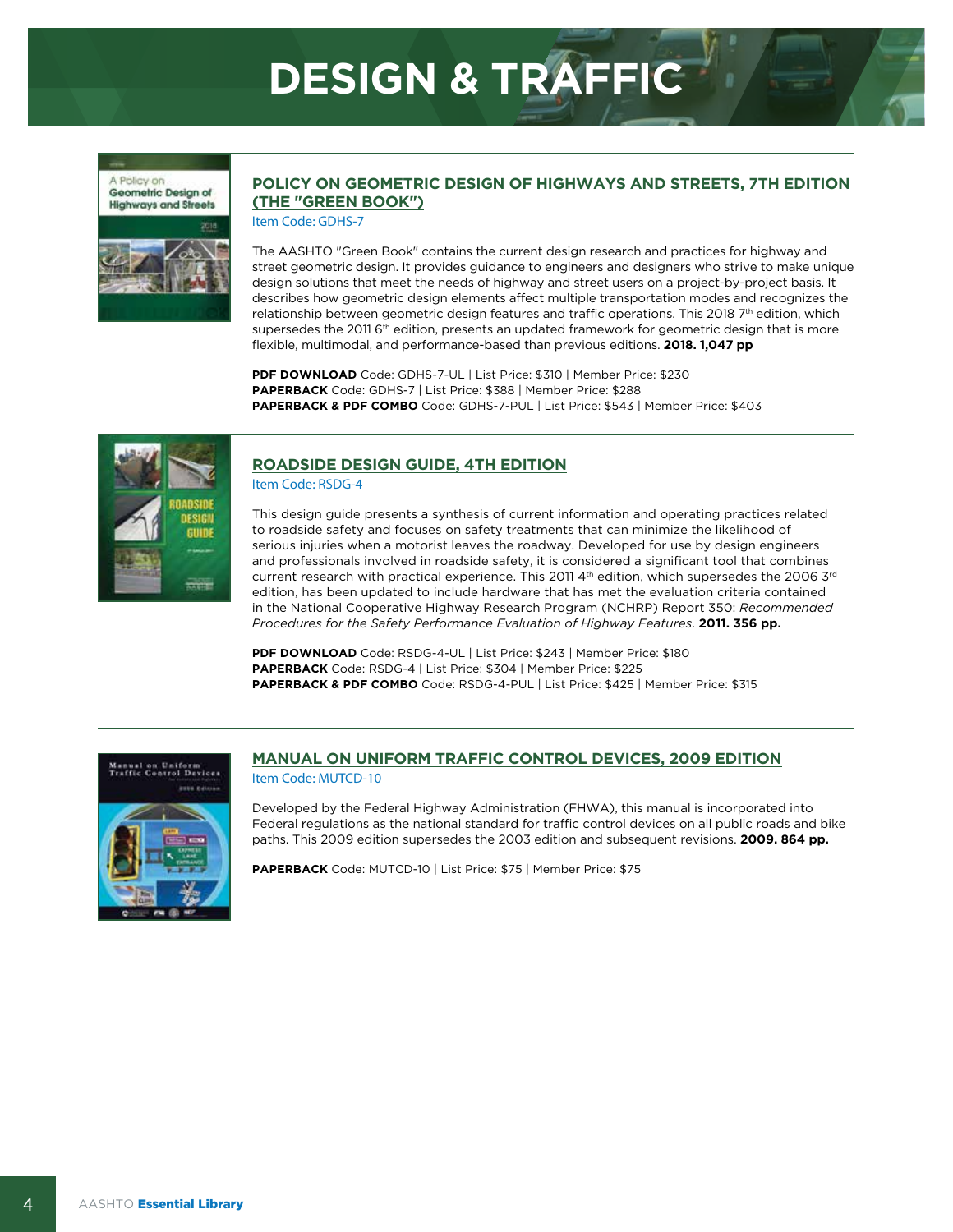## **MATERIALS, TESTING & PAVEMENT**

#### **[STANDARD SPECIFICATIONS FOR TRANSPORTATION MATERIALS AND METHODS OF](https://store.transportation.org/Item/CollectionDetail?ID=221)  SAMPLING AND TESTING, AND AASHTO PROVISIONAL STANDARDS, 41ST EDITION, 2021 (THE "MATERIALS STANDARDS")**

Item Code: HM-41

The AASHTO Materials Standards contain specifications, test methods, and provisional standards, commonly used in the construction of highway facilities. The standards are available to purchase in paperback, as a PDF Download, or in a set that includes both the paperback and single-user PDF Download at a discounted price. **2021. 5,697 pp.**

**PDF DOWNLOAD** Code: HM-41-UL | List: \$945 | AASHTO Member: \$700 **PAPERBACK** Code: HM-41 | List Price: \$1,181 | Member Price: \$875 **PAPERBACK & SINGLE-USER PDF COMBO** Code: HM-41-PUL | List: \$1,654 | AASHTO Member: \$1,225 **2-USER PDF DOWNLOAD** Code: HM-41-IP2 | List: \$1,700 | AASHTO Member: \$1,260 **3-USER PDF DOWNLOAD** Code: HM-41-IP3 | List: \$2,410 | AASHTO Member: \$1,785 **5-USER PDF DOWNLOAD** Code: HM-41-IP5 | List: \$3,780 | AASHTO Member: \$2,800 **10-USER PDF DOWNLOAD** Code: HM-41-IP10 | List: \$7,087 | AASHTO Member: \$5,250 **25-USER PDF DOWNLOAD** Code: HM-41-IP25 | List: \$16,537 | AASHTO Member: \$12,250

### **[MECHANISTIC-EMPIRICAL PAVEMENT DESIGN GUIDE: A MANUAL OF PRACTICE,](https://store.transportation.org/Item/CollectionDetail?ID=196)  3RD EDITION, WITH 2021 SUPPLEMENT**

Item Code: MEPDG-3

This revised edition includes the following revisions and updates from the previous 2015  $2^{nd}$  edition: new fracture mechanics-based model for reflective cracking in AC overlays over flexible, semi-rigid, and rigid pavements; new mechanistic-empirical model for short jointed plain concrete pavement (SJPCP) overlays of flexible pavements; new flexible and semi-rigid pavement global calibration coefficients; addition of non-structural preventative maintenance treatment consideration for flexible and rigid pavements; addition of five level 3 default distributions for normalized axle load spectra (NALS); updated climate discussion for Modern Era Retrospective Reanalysis (MERRA) and North American Regional Reanalysis (NARR) data; incorporation of crack load transfer efficiency (LTE) for flexible pavements; expanded guidance for creep compliance and indirect tensile strength inputs for asphalt wearing surface layers; and updated standards references. **2020. 264 pp.**

**PDF DOWNLOAD** Code: MEPDG-3 -UL | List: \$135 | AASHTO Member: \$100 **PAPERBACK** Code: MEPDG-3 | List Price: \$169 | Member Price: \$125 **PAPERBACK & SINGLE-USER PDF COMBO** Code: MEPDG-3 -PUL | List: \$236 | AASHTO Member: \$175 **5-USER PDF DOWNLOAD** Code: MEPDG-3-IP5 | List: \$574 | AASHTO Member: \$425 **10-USER PDF DOWNLOAD** Code: MEPDG-3-IP10 | List: \$1,013 | AASHTO Member: \$750

## **[AASHTO MAINTENANCE MANUAL FOR ROADWAYS AND BRIDGES, 4TH EDITION](https://store.transportation.org/Item/PublicationDetail?ID=1171)**

Item Code: MM-4-UL

This manual describes the various processes, methods, and materials that are applied to maintain bridge and highway systems effectively. The manual is based on information gleaned from highway transportation literature on maintenance and from NCHRP SP20-07, Task 17 report. This 2007 4<sup>th</sup> edition supersedes the 1999 3<sup>rd</sup> edition. **2007. 372 pp.** 

**PDF DOWNLOAD** Code: MM-4-UL | List Price: \$35 | Member Price: \$26





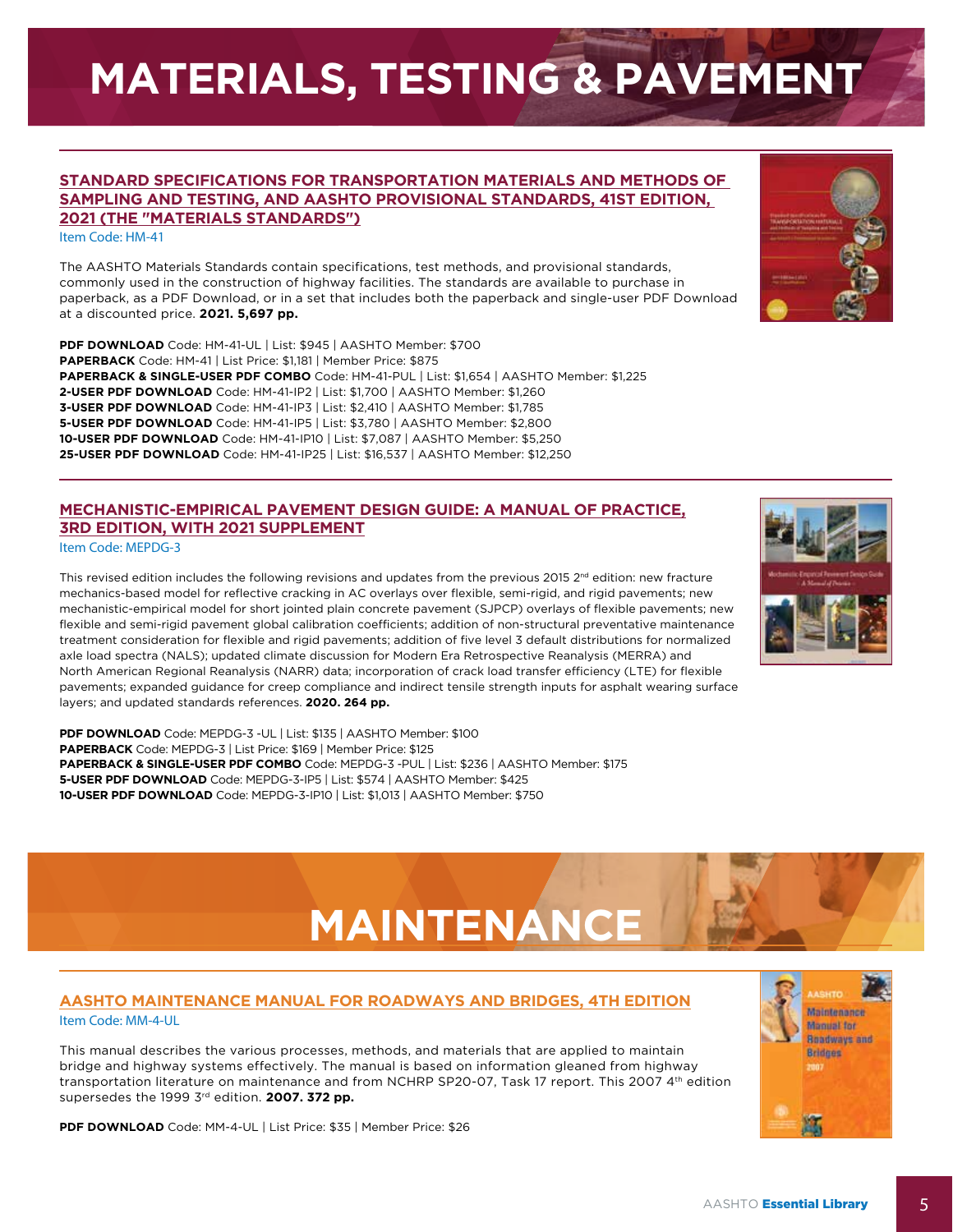



#### **[HIGHWAY SAFETY MANUAL, 1ST EDITION, WITH 2014 SUPPLEMENT](https://store.transportation.org/Item/CollectionDetail?ID=135)** Item Code: HSM-1

This manual was developed to help measurably reduce the frequency and severity of crashes on American roadways, by providing tools for considering safety in the project development process. Its purpose is to assist practitioners in selecting countermeasures and prioritizing projects, comparing alternatives, and quantifying and predicting the safety performance of roadway elements considered in planning, design, construction, maintenance, and operation. It features a synthesis of validated highway research, procedures for including safety in project decisions, and analytical tools for predicting impact on road safety. **2010. 1,296 pp.**

**PDF DOWNLOAD** Code: HSM-1-UL | List Price: \$540 | Member Price: \$400 **PAPERBACK** Code: HSM-1-M | List Price: \$675 | Member Price: \$500 **PAPERBACK & PDF COMBO** Code: HSM-1-PUL | List Price: \$945 Member Price: \$700



#### **[MANUAL FOR ASSESSING SAFETY HARDWARE, 2ND EDITION](https://store.transportation.org/Item/CollectionDetail?ID=211)** Item Code: MASH-2

This manual, commonly referred to as "MASH," is a set of performance criteria developed to encourage consistency in the crash testing and evaluation of roadside safety features. It is designed for use by state departments of transportation and other agencies concerned with roadside safety design. It is designed to be consistent with, but not supersede, the AASHTO *Roadside Design Guide*, 4<sup>th</sup> Edition. This 2016 2<sup>nd</sup> edition supersedes the 2009 <sup>1st</sup> edition. **2016. 277 pp.** 

**PDF DOWNLOAD** Code: MASH-2-UL | List Price: \$101 | Member Price: \$75 **PAPERBACK** Code: MASH-2 | List Price: \$127 | Member Price: \$94 **PAPERBACK & PDF COMBO** Code: MASH-2-PUL | List Price: \$177 | Member Price: \$131

## **CONSTRUCTION & RIGHT-OF-WAY**



#### **[GUIDE SPECIFICATIONS FOR HIGHWAY CONSTRUCTION, 10TH EDITION](https://store.transportation.org/Item/CollectionDetail?ID=201)** Item Code: GSH-10

These guide specifications provide guidance for developing transportation contract specifications and are the national standard for best practices in highway and road construction. This consensus-based guide is used by states and local agencies as a standard requirement for roadway construction contracts and is a basis for those in developing their own construction specifications. This 2020 10<sup>th</sup> edition supersedes the 2008 9<sup>th</sup> edition. **2020. 546 pp.** 

**PDF DOWNLOAD** Code: GSH-10-UL | List: \$257 | AASHTO Member: \$190 **PAPERBACK** Code: GSH-10 | List Price: \$321 | Member Price: \$238 **PAPERBACK & PDF COMBO** Code: GSH-10-PUL | List: \$449 | AASHTO Member: \$333 **5-USER PDF DOWNLOAD** Code: GSH-10-IP5 | List: \$1,474 | AASHTO Member: \$1,092 **10-USER PDF DOWNLOAD** Code: GSH-10-IP10 | List: \$2,845 | AASHTO Member: \$2,107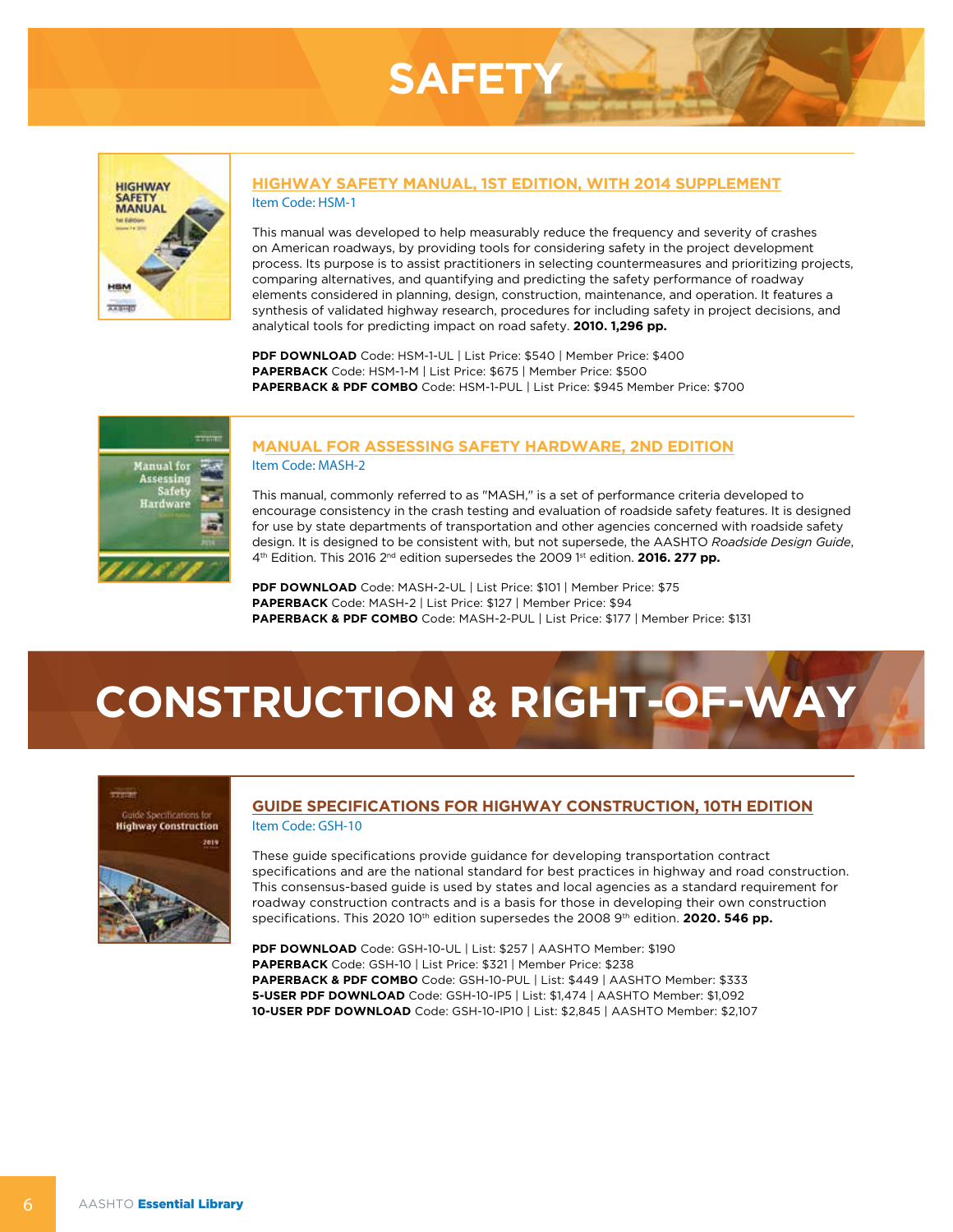## **ASSET MANAGEMENT & PLANNING**

#### **[AASHTO TRANSPORTATION ASSET MANAGEMENT GUIDE:](https://store.transportation.org/Item/CollectionDetail?ID=217)  A FOCUS ON IMPLEMENTATION, 2ND EDITION**

Item Code: TAMGFI-2

This guide aims to encourage transportation agencies to address strategic questions as they confront the task of managing the surface transportation system. Drawn from both national and international knowledge and experience, it provides guidance to state DOT decision makers, as well as county and municipal transportation agencies, to assist them in realizing the most from financial resources now and in the future, preserving highway assets, and providing the service expected by customers. **2020. 324 pp.**

**PDF DOWNLOAD** Code: TAMGFI-2-UL | List Price: \$162 | Member Price: \$120 **5-USER PDF DOWNLOAD** Code: TAMGFI-2-IP5 | List Price: \$688 | Member Price: \$510 **10-USER PDF DOWNLOAD** Code: TAMGFI-2-IP10 | List Price: \$1,215 | Member Price: \$900

## **ADMINISTRATION & ECONOMICS**

**REPORTS** 

## **[UNIFORM AUDIT AND ACCOUNTING GUIDE FOR AUDITS OF ARCHITECTURAL](https://store.transportation.org/Item/PublicationDetail?ID=2625) AND ENGINEERING (A/E) CONSULTING FIRMS, 2016 EDITION**

Item Code: UAAG-4-UL

This guide is designed as a tool for state DOT auditors, Architectural/Engineering (A/E) firms, and public accounting firms that perform audits and attestations of A/E firms. The techniques presented focus on examination, auditing, and reporting procedures to be applied to costs that are incurred by A/E firms for engineering and design-related services performed on various Federal, state, and local transportation projects. It provides general guidance only and is not meant to supersede the Federal Acquisition Regulation (FAR), which should be referenced when using this guide. **2016. 169 pp.**

**PDF DOWNLOAD** Code: UAAG-4-UL | List Price: \$13 | Member Price: \$0 (This publication is free of charge for AASHTO member organizations.)

### **[2020 AASHTO SALARY SURVEY](https://store.transportation.org/Item/PublicationDetail?ID=4647)**

Item Code: SS-20-OL

This annual survey provides job classifications and salary information on positions currently used by the transportation industry. This document contains 82 matched titles divided into 5 broad job categories. For each title, a brief description, number of incumbents, salary range, benefits, and actual salary is included. The survey is provided in two formats: as a PDF download, which includes the full data of the report, and as an MS Excel spreadsheet, which allows users to sort the data and perform specialized data analysis. **2021. 102 pp.**

**PDF DOWNLOAD** Code: SS-20-OL | This is a FREE publication.